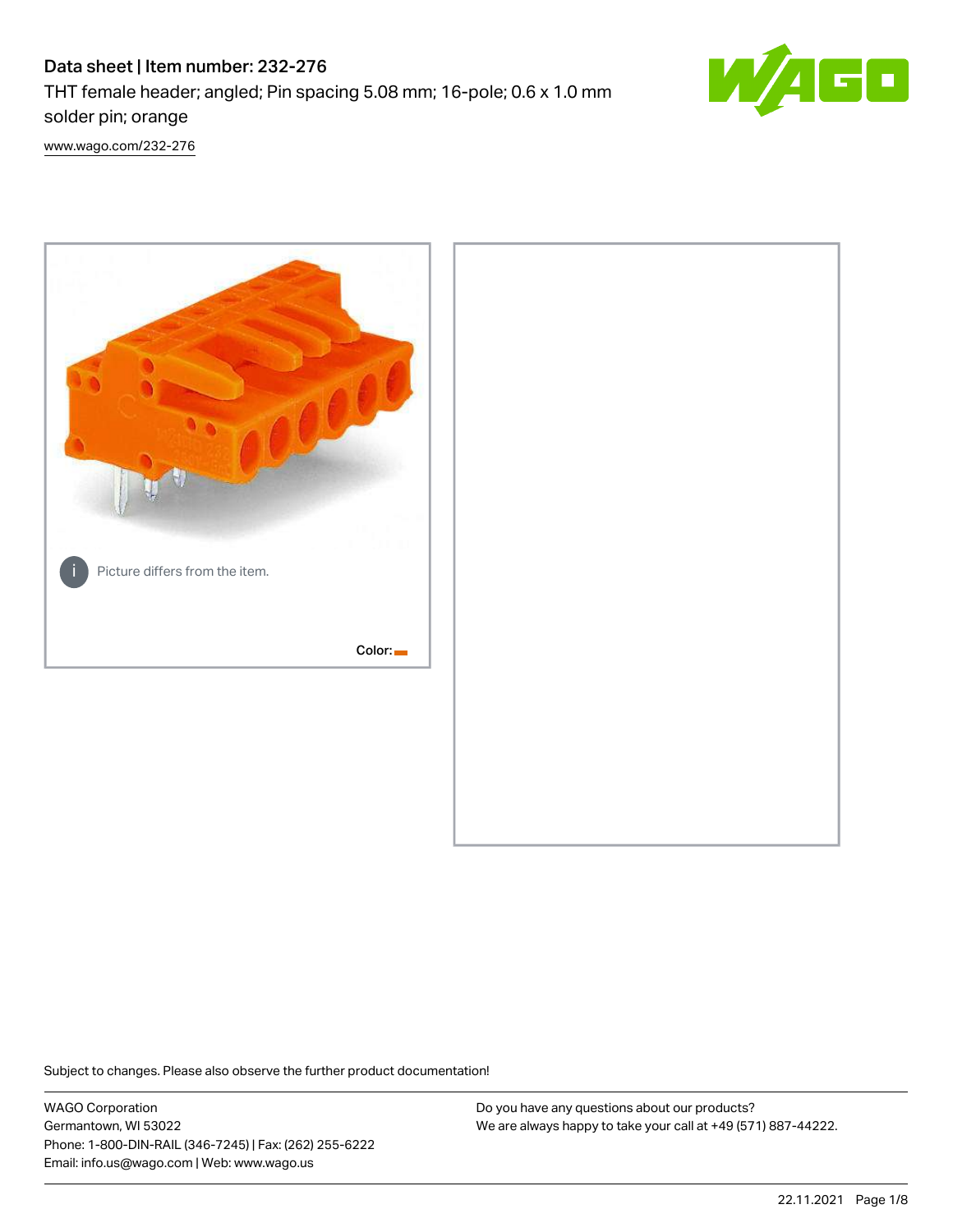[www.wago.com/232-276](http://www.wago.com/232-276)



Dimensions in mm

 $L =$  (pole no. x pin spacing) + 1.5 mm

Distance to first solder pin: 2.2 mm

2- to 3-pole female connectors – one latch only

#### Item description

- **Horizontal or vertical PCB mounting via straight or angled solder pins**
- For board-to-board and board-to-wire connections
- $\blacksquare$ Touch-proof PCB outputs
- $\blacksquare$ Easy-to-identify PCB inputs and outputs
- **Now With coding fingers**

Subject to changes. Please also observe the further product documentation!

WAGO Corporation Germantown, WI 53022 Phone: 1-800-DIN-RAIL (346-7245) | Fax: (262) 255-6222 Email: info.us@wago.com | Web: www.wago.us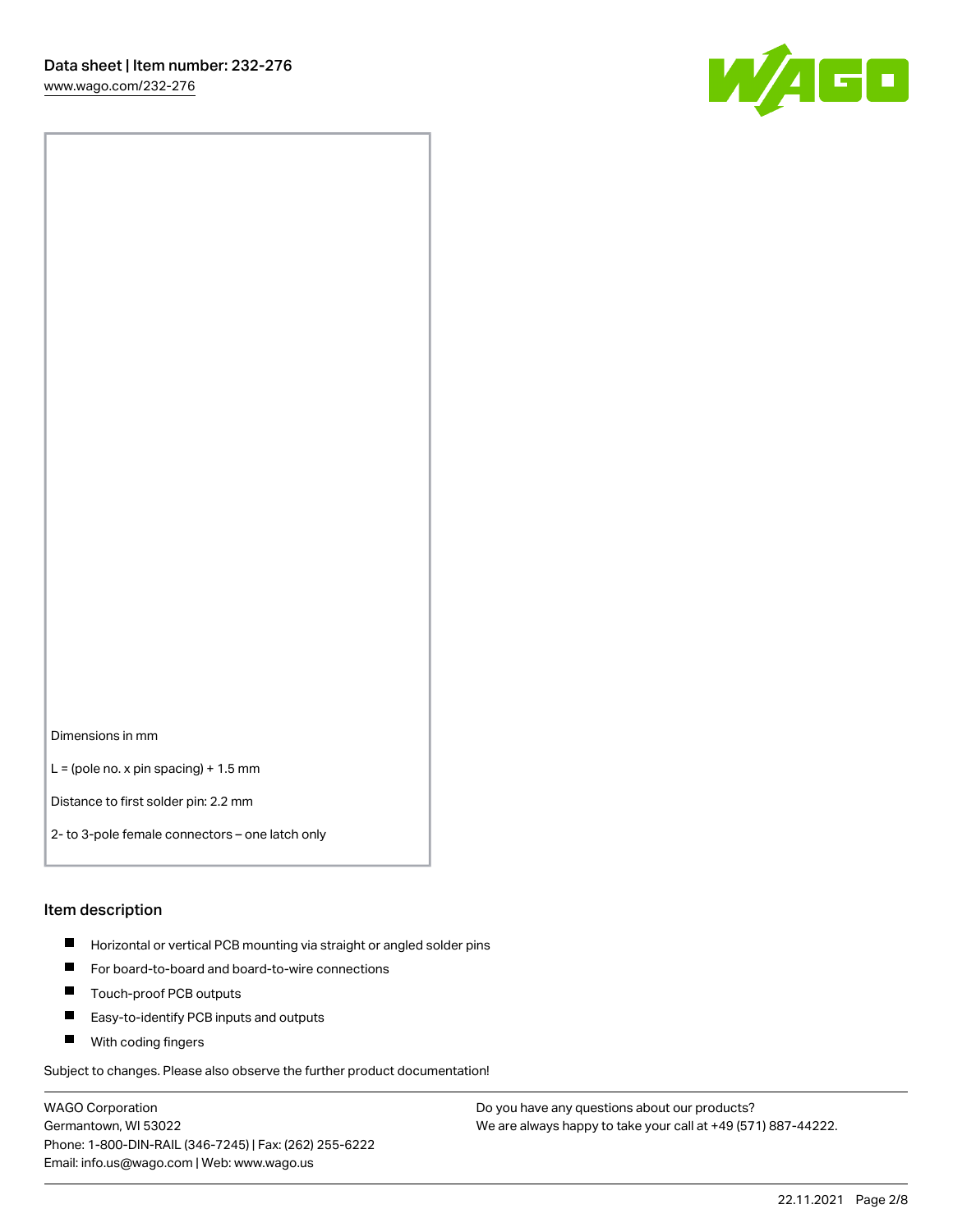

## Data Notes

| Safety information 1 | The <i>MCS – MULTI CONNECTION SYSTEM</i> includes connectors<br>without breaking capacity in accordance with DIN EN 61984. When<br>used as intended, these connectors must not be connected<br>/disconnected when live or under load. The circuit design should<br>ensure header pins, which can be touched, are not live when<br>unmated. |
|----------------------|--------------------------------------------------------------------------------------------------------------------------------------------------------------------------------------------------------------------------------------------------------------------------------------------------------------------------------------------|
| Variants:            | Other pole numbers<br>3.8 mm pin projection for male headers with straight solder pins<br>Gold-plated or partially gold-plated contact surfaces<br>Other versions (or variants) can be requested from WAGO Sales or<br>configured at https://configurator.wago.com/                                                                        |

# Electrical data

## IEC Approvals

| Ratings per                 | IEC/EN 60664-1                                                       |
|-----------------------------|----------------------------------------------------------------------|
| Rated voltage (III / 3)     | 320 V                                                                |
| Rated surge voltage (III/3) | 4 <sub>k</sub> V                                                     |
| Rated voltage (III/2)       | 320 V                                                                |
| Rated surge voltage (III/2) | 4 <sub>k</sub> V                                                     |
| Nominal voltage (II/2)      | 630 V                                                                |
| Rated surge voltage (II/2)  | 4 <sub>k</sub> V                                                     |
| Rated current               | 12A                                                                  |
| Legend (ratings)            | (III / 2) $\triangleq$ Overvoltage category III / Pollution degree 2 |

## UL Approvals

| Approvals per                  | <b>UL 1059</b> |
|--------------------------------|----------------|
| Rated voltage UL (Use Group B) | 300 V          |
| Rated current UL (Use Group B) | 15 A           |
| Rated voltage UL (Use Group D) | 300 V          |
| Rated current UL (Use Group D) | 10 A           |

# Ratings per UL

| Rated voltage UL 1977 | 600 V |
|-----------------------|-------|
| Rated current UL 1977 |       |

Subject to changes. Please also observe the further product documentation!

| <b>WAGO Corporation</b>                                | Do you have any questions about our products?                 |
|--------------------------------------------------------|---------------------------------------------------------------|
| Germantown, WI 53022                                   | We are always happy to take your call at +49 (571) 887-44222. |
| Phone: 1-800-DIN-RAIL (346-7245)   Fax: (262) 255-6222 |                                                               |
| Email: info.us@wago.com   Web: www.wago.us             |                                                               |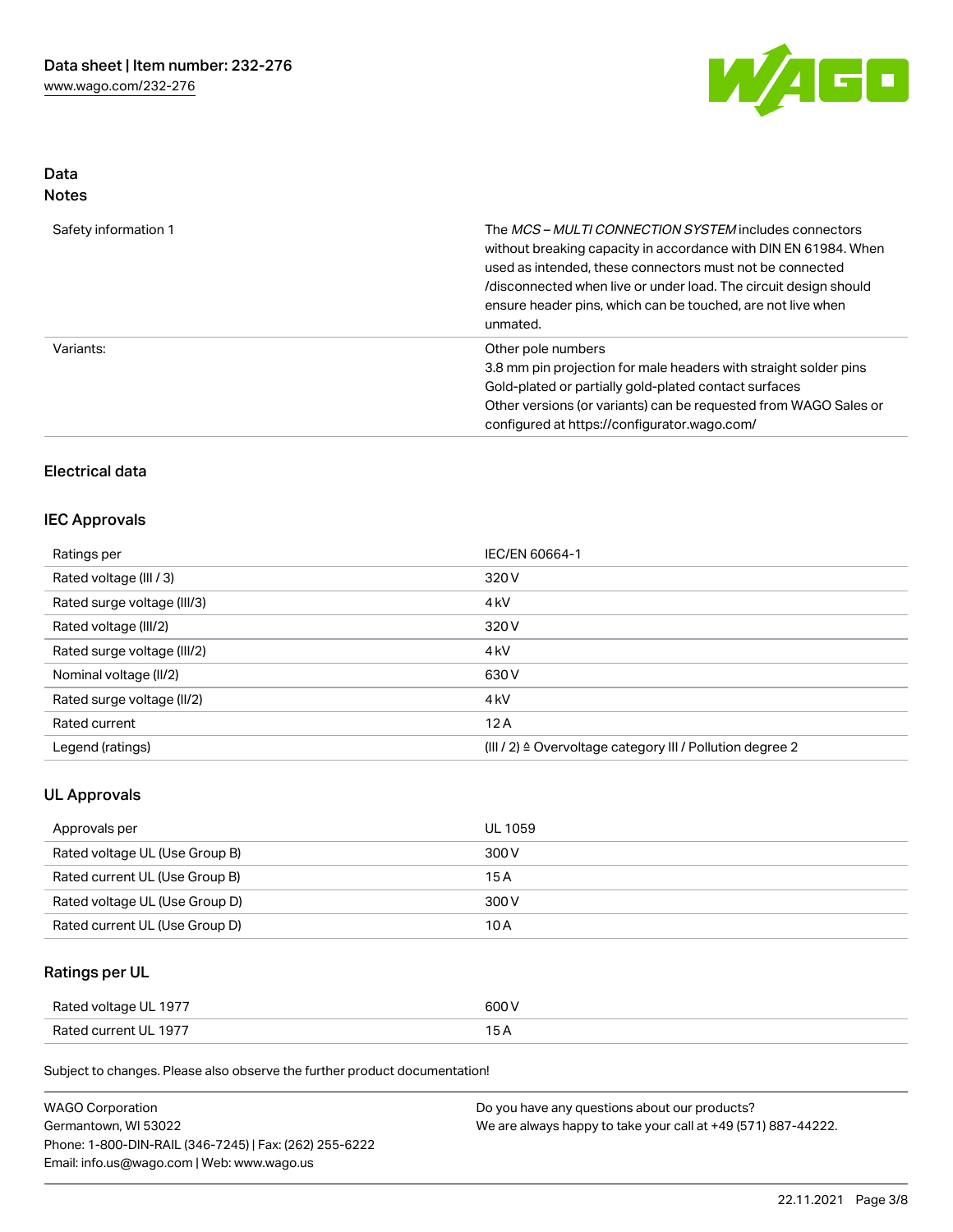

## CSA Approvals

| Approvals per                     | <b>CSA</b> |
|-----------------------------------|------------|
| Rated voltage CSA (Use Group B)   | 300 V      |
| Rated current CSA (Use Group B)   | 15 A       |
| Rated voltage CSA (Use Group D)   | 300 V      |
| Rated current CSA (Use Group D)   | 10 A       |
| Connection data                   |            |
| Total number of connection points | 16         |
|                                   |            |
| Total number of potentials        | 16         |
| Number of connection types        | 1          |
| Number of levels                  | 1          |
| <b>Connection 1</b>               |            |

## Physical data

| Pin spacing                          | 5.08 mm / 0.2 inch    |
|--------------------------------------|-----------------------|
| Width                                | 82.78 mm / 3.259 inch |
| Height                               | 16.6 mm / 0.654 inch  |
| Height from the surface              | 11.6 mm / 0.457 inch  |
| Depth                                | 18.25 mm / 0.719 inch |
| Solder pin length                    | $5 \,\mathrm{mm}$     |
| Solder pin dimensions                | $0.6 \times 1$ mm     |
| Drilled hole diameter with tolerance | $1.3$ $(+0.1)$ mm     |

## Plug-in connection

| Contact type (pluggable connector) | Female header |
|------------------------------------|---------------|
| Connector (connection type)        | for PCB       |
| Mismating protection               | No            |
| Mating direction to the PCB        | 0°            |
| Locking of plug-in connection      | Without       |

## PCB contact

PCB Contact **THT** 

Subject to changes. Please also observe the further product documentation!

| <b>WAGO Corporation</b>                                | Do you have any questions about our products?                 |
|--------------------------------------------------------|---------------------------------------------------------------|
| Germantown, WI 53022                                   | We are always happy to take your call at +49 (571) 887-44222. |
| Phone: 1-800-DIN-RAIL (346-7245)   Fax: (262) 255-6222 |                                                               |
| Email: info.us@wago.com   Web: www.wago.us             |                                                               |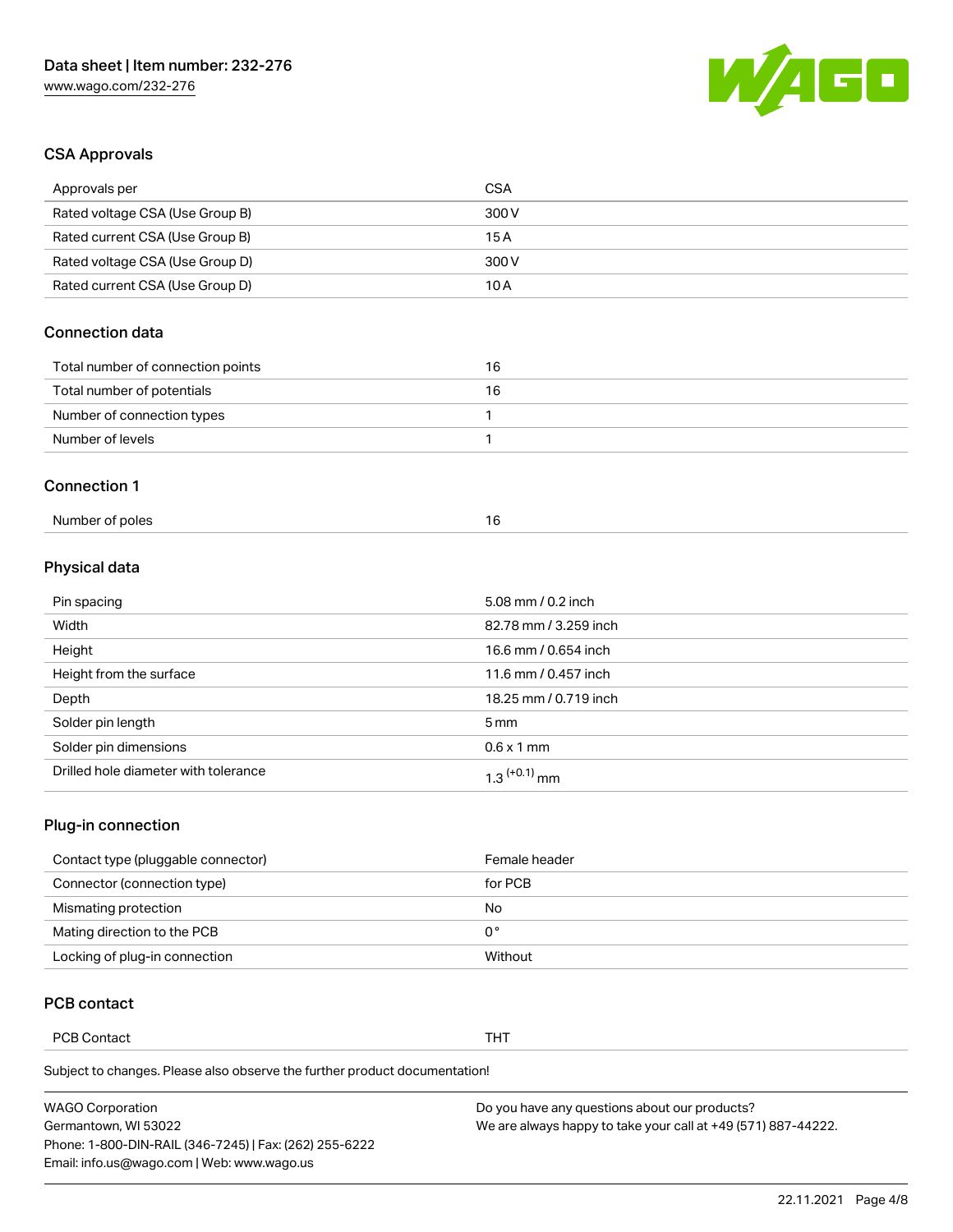[www.wago.com/232-276](http://www.wago.com/232-276)



| Solder pin arrangement              | over the entire female connector (in-line) |
|-------------------------------------|--------------------------------------------|
| Number of solder pins per potential |                                            |

#### Material data

| Color                       | orange           |
|-----------------------------|------------------|
| Material group              |                  |
| Insulation material         | Polyamide (PA66) |
| Flammability class per UL94 | V <sub>0</sub>   |
| Contact material            | Copper alloy     |
| Contact plating             | tin-plated       |
| Fire load                   | 0.229 MJ         |
| Weight                      | 14.7 g           |

## Environmental requirements

| $-60+85 °C$<br>Limit temperature range |  |
|----------------------------------------|--|
|----------------------------------------|--|

## Commercial data

| Product Group         | 3 (Multi Conn. System) |
|-----------------------|------------------------|
| PU (SPU)              | 25 Stück               |
| Packaging type        | box                    |
| Country of origin     | DE                     |
| <b>GTIN</b>           | 4044918535960          |
| Customs tariff number | 8536694040             |

## Approvals / Certificates

#### Country specific Approvals

Phone: 1-800-DIN-RAIL (346-7245) | Fax: (262) 255-6222

Email: info.us@wago.com | Web: www.wago.us

| Logo                    | Approval                                                                              | <b>Additional Approval Text</b>               | Certificate<br>name |
|-------------------------|---------------------------------------------------------------------------------------|-----------------------------------------------|---------------------|
|                         | CВ                                                                                    | IEC 61984                                     | NL-39756            |
|                         | <b>DEKRA Certification B.V.</b>                                                       |                                               |                     |
|                         | <b>KEMA/KEUR</b>                                                                      | EN 61984                                      | 2190761.01          |
| KEMA                    | <b>DEKRA Certification B.V.</b>                                                       |                                               |                     |
|                         |                                                                                       |                                               |                     |
| Ship Approvals          |                                                                                       |                                               |                     |
|                         |                                                                                       |                                               | Certificate         |
| Logo                    | Approval                                                                              | <b>Additional Approval Text</b>               | name                |
|                         | Subject to changes. Please also observe the further product documentation!            |                                               |                     |
| <b>WAGO Corporation</b> |                                                                                       | Do you have any questions about our products? |                     |
|                         | Germantown, WI 53022<br>We are always happy to take your call at +49 (571) 887-44222. |                                               |                     |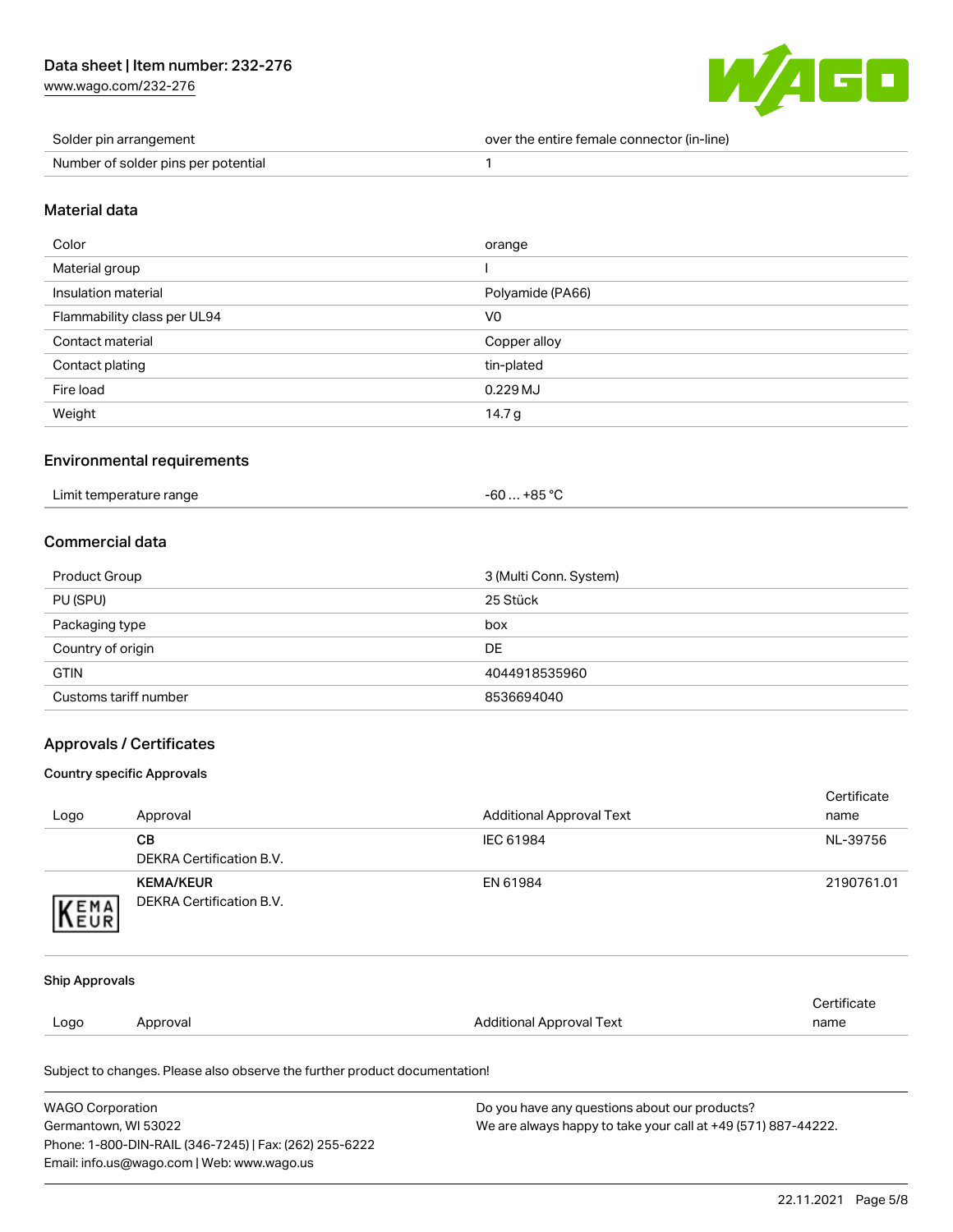# Data sheet | Item number: 232-276

[www.wago.com/232-276](http://www.wago.com/232-276)





| ABS                                                | <b>ABS</b><br>American Bureau of Shipping                                                                                  |                                                                                                                |                              | $19 -$<br>HG15869876-<br><b>PDA</b> |
|----------------------------------------------------|----------------------------------------------------------------------------------------------------------------------------|----------------------------------------------------------------------------------------------------------------|------------------------------|-------------------------------------|
|                                                    | <b>LR</b><br>Lloyds Register                                                                                               | IEC 61984                                                                                                      |                              | 96/20035 (E5)                       |
| <b>UL-Approvals</b>                                |                                                                                                                            |                                                                                                                |                              |                                     |
| Logo                                               | Approval                                                                                                                   | <b>Additional Approval Text</b>                                                                                |                              | Certificate<br>name                 |
|                                                    | UL<br>UL International Germany GmbH                                                                                        | <b>UL 1977</b>                                                                                                 |                              | E45171                              |
|                                                    | <b>UR</b><br>Underwriters Laboratories Inc.                                                                                | <b>UL 1059</b>                                                                                                 |                              | E45172                              |
| Counterpart                                        | Item no.231-646                                                                                                            |                                                                                                                |                              |                                     |
|                                                    | Male connector; 16-pole; Pin spacing 5.08 mm; orange                                                                       |                                                                                                                | www.wago.com/231-646         |                                     |
|                                                    | Item no.231-646/019-000<br>Male connector; 16-pole; Pin spacing 5.08 mm; mounting flange; orange                           |                                                                                                                | www.wago.com/231-646/019-000 |                                     |
| <b>Optional accessories</b><br>Testing accessories |                                                                                                                            |                                                                                                                |                              |                                     |
| Testing accessories                                | Item no.: 231-661<br>Test plugs for female connectors; for 5 mm and 5.08 mm pin spacing; 2,50 mm <sup>2</sup> ; light gray |                                                                                                                |                              | www.wago.com/231-661                |
| <b>Downloads</b><br>Documentation                  |                                                                                                                            |                                                                                                                |                              |                                     |
| <b>Additional Information</b>                      |                                                                                                                            |                                                                                                                |                              |                                     |
| Technical explanations                             |                                                                                                                            | 2019 Apr 3                                                                                                     | pdf                          | Download                            |
|                                                    | Subject to changes. Please also observe the further product documentation!                                                 |                                                                                                                |                              |                                     |
| <b>WAGO Corporation</b><br>Germantown, WI 53022    | Phone: 1-800-DIN-RAIL (346-7245)   Fax: (262) 255-6222<br>Email: info.us@wago.com   Web: www.wago.us                       | Do you have any questions about our products?<br>We are always happy to take your call at +49 (571) 887-44222. |                              |                                     |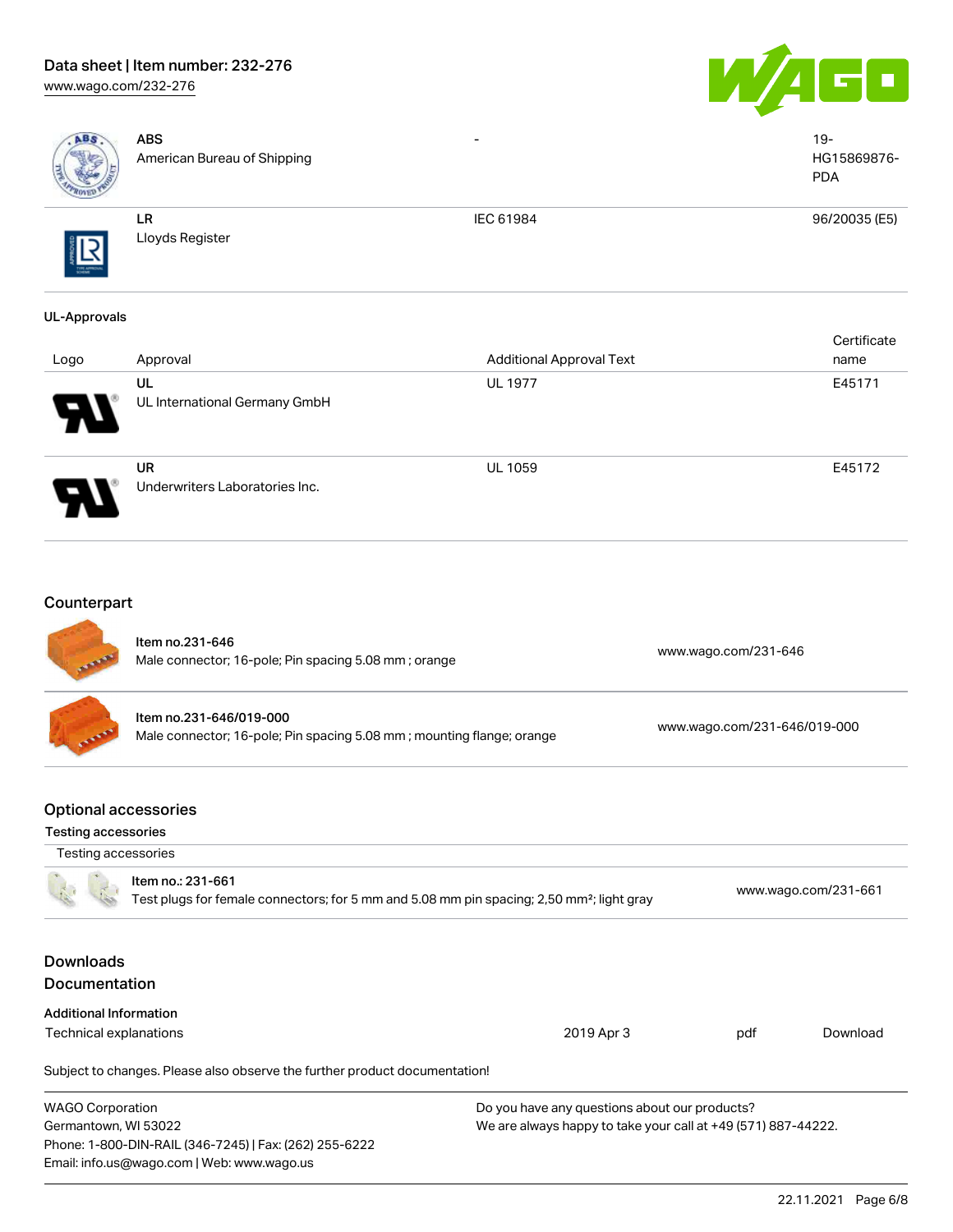

2.0 MB

| <b>CAD files</b>  |                                                                                                                                                                        |            |          |
|-------------------|------------------------------------------------------------------------------------------------------------------------------------------------------------------------|------------|----------|
| CAD data          |                                                                                                                                                                        |            |          |
|                   | 2D/3D Models 232-276                                                                                                                                                   | <b>URL</b> | Download |
| <b>CAE</b> data   |                                                                                                                                                                        |            |          |
|                   | EPLAN Data Portal 232-276                                                                                                                                              | <b>URL</b> | Download |
|                   | ZUKEN Portal 232-276                                                                                                                                                   | <b>URL</b> | Download |
| <b>PCB Design</b> |                                                                                                                                                                        |            |          |
|                   | Symbol and Footprint 232-276                                                                                                                                           | <b>URL</b> | Download |
|                   | CAx data for your PCB design, consisting of "schematic symbols and PCB footprints",<br>allow easy integration of the WAGO component into your development environment. |            |          |
|                   | Supported formats:                                                                                                                                                     |            |          |
| $\blacksquare$    | Accel EDA 14 & 15                                                                                                                                                      |            |          |
|                   | Altium 6 to current version                                                                                                                                            |            |          |
| H                 | Cadence Allegro                                                                                                                                                        |            |          |
|                   | DesignSpark                                                                                                                                                            |            |          |
|                   | Eagle Libraries                                                                                                                                                        |            |          |
| H                 | KiCad                                                                                                                                                                  |            |          |
|                   | <b>Mentor Graphics BoardStation</b>                                                                                                                                    |            |          |
|                   | Mentor Graphics Design Architect                                                                                                                                       |            |          |
| $\blacksquare$    | Mentor Graphics Design Expedition 99 and 2000                                                                                                                          |            |          |
|                   | OrCAD 9.X PCB and Capture                                                                                                                                              |            |          |
|                   | PADS PowerPCB 3, 3.5, 4.X, and 5.X                                                                                                                                     |            |          |
| ш                 | PADS PowerPCB and PowerLogic 3.0                                                                                                                                       |            |          |
| ш                 | PCAD 2000, 2001, 2002, 2004, and 2006                                                                                                                                  |            |          |
|                   | Pulsonix 8.5 or newer                                                                                                                                                  |            |          |
| ш                 | <b>STL</b>                                                                                                                                                             |            |          |
|                   | 3D STEP                                                                                                                                                                |            |          |
|                   | TARGET 3001!                                                                                                                                                           |            |          |
| ш                 | View Logic ViewDraw                                                                                                                                                    |            |          |
| ш                 | Quadcept                                                                                                                                                               |            |          |

WAGO Corporation Germantown, WI 53022 Phone: 1-800-DIN-RAIL (346-7245) | Fax: (262) 255-6222 Email: info.us@wago.com | Web: www.wago.us